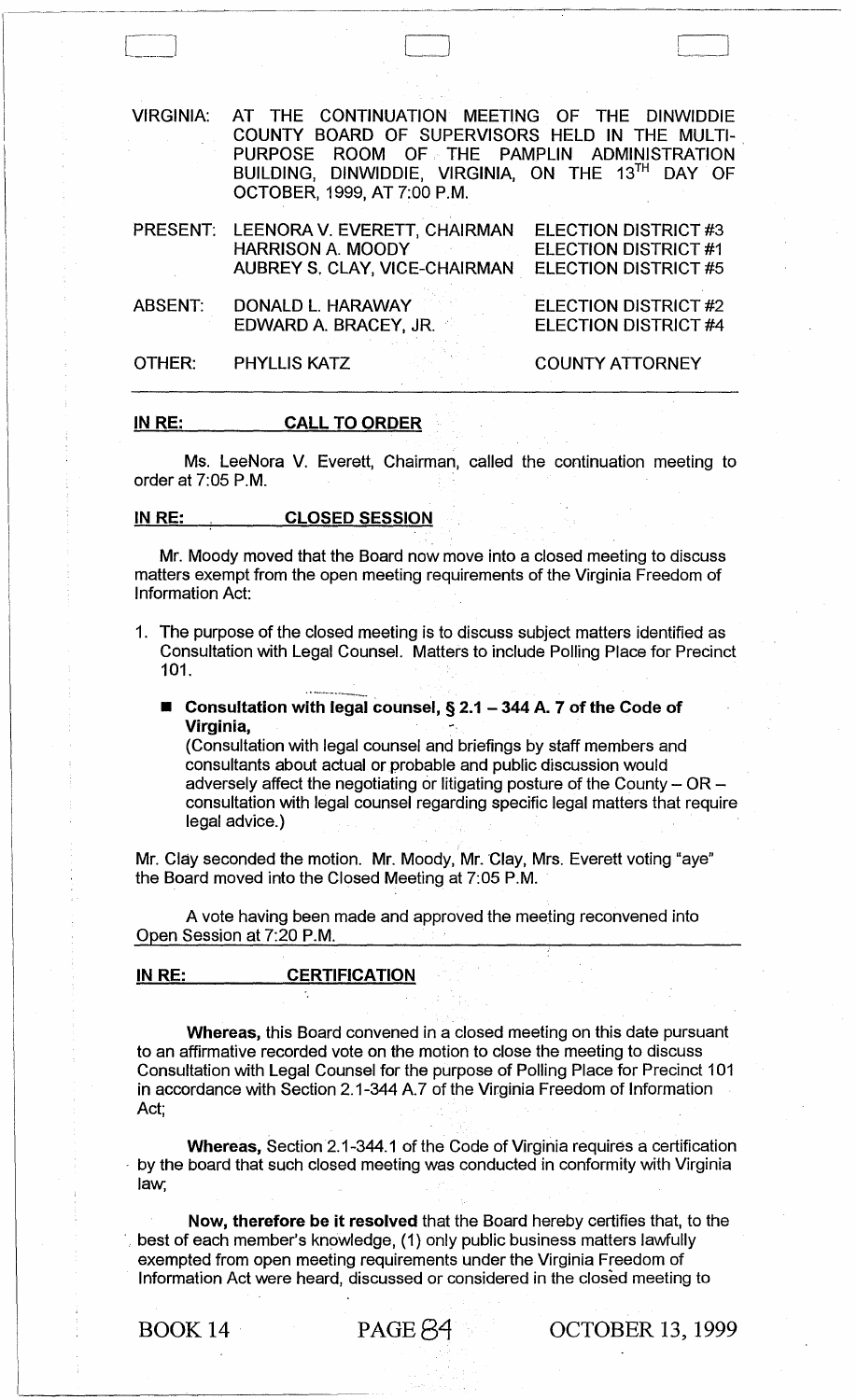which this certification applies; and (2) on such public business matters as were identified in the motion by which the closed meeting was convened were heard, discussed or considered in the meeting to which this certification applies.

Upon Motion of Mr. Moody, Seconded by Mr. Clay, Mr. Moody, Mr. Clay, and Mrs. Everett voting "Aye". This Certification Resolution was adopted.

#### **IN RE: POLLING PLACE FOR PRECINCT 101**

Mrs. Ralph reported the County has had no decision from the Justice Department.

Mr. Long stated he had spoken with Mr. Rick Franklin this morning, who is with Mr. Norman Sisisky's office, and he said he is in contact with the Justice Department each day to check on the status. He stated he indicated this morning close of business on yesterday, Tuesday, and they said they hoped to have something, whether it is a yea or nay, back to the County within 24 to 48 hours. We are hoping by close of business tomorrow, Thursday. As of this date we officially have nothing so he will be asking the Board to continue until 6:00 P.M. on Monday, October 18, 1999 to give time for the Justice Department to take their action so that we will know which way they are going. This way we will know if we will be voting at Bott Memorial Presbyterian Church, as the Board voted to do, or whether the Justice Department is going to overturn that and we have to vote to let it remain at Cut Bank Hunt Club.

Mrs. Everett asked if the voting Precinct does not change would notices still be sent out.

After discussion it was decided that the County would mail out notices if the decision were to remain at Cut Bank Hunt Club so there would be no confusion for the voters.

#### **IN RE: DINWIDDIE VOLUNTEER RESCUE SQUAD - REQUEST TO MEET IN CLOSED SESSION**

Mrs. Everett stated Mr. Darrell Hayes had contacted her requesting to meet with the Board at their next meeting in closed session. This meeting would be to discuss their side of the OMD issue and some other concerns that the Dinwiddie Volunteer Rescue Squad had. Administration had advised Mr. Hayes that October 20, 1999 was a full day beginning at 10:00 A.M. with the groundbreaking for the fire departments continuing through 6:30 P.M. with the information session hosted by the Virginia Department of Transportation. Also, Mr. Hayes was asked to submit his request to the Board in writing in order that Administration could determine if the subject matter could legally be discussed in a Closed Session. Mr. Hayes then asked if he could meet with two- (2) Board members.

After a brief discussion, the Board instructed the County Administrator to contact Mr. Hayes and arrange a meeting with him to discuss the issues of concern since then a recommendation could be brought back to the Board for consideration. The Board felt that the process of first communicating with the County Administrator should be followed before an issue is brought to the entire Board.

# **IN RE: POLICY ON BRINGING CAPITAL OUTLAY ITEMS TO THE BOARD FOR APPROVAL**

Mrs. Ralph stated she needed some direction on items that are in the budget for the Constitutional Officers, do they need to be brought back to the Board on a case by case basis. She needed to know if after they have gone through the bidding process do they still need to bring this back to the Board for approval. She gave the Board an example.

'-,

BOOK 14 PAGE 84 OCTOBER 13, 1999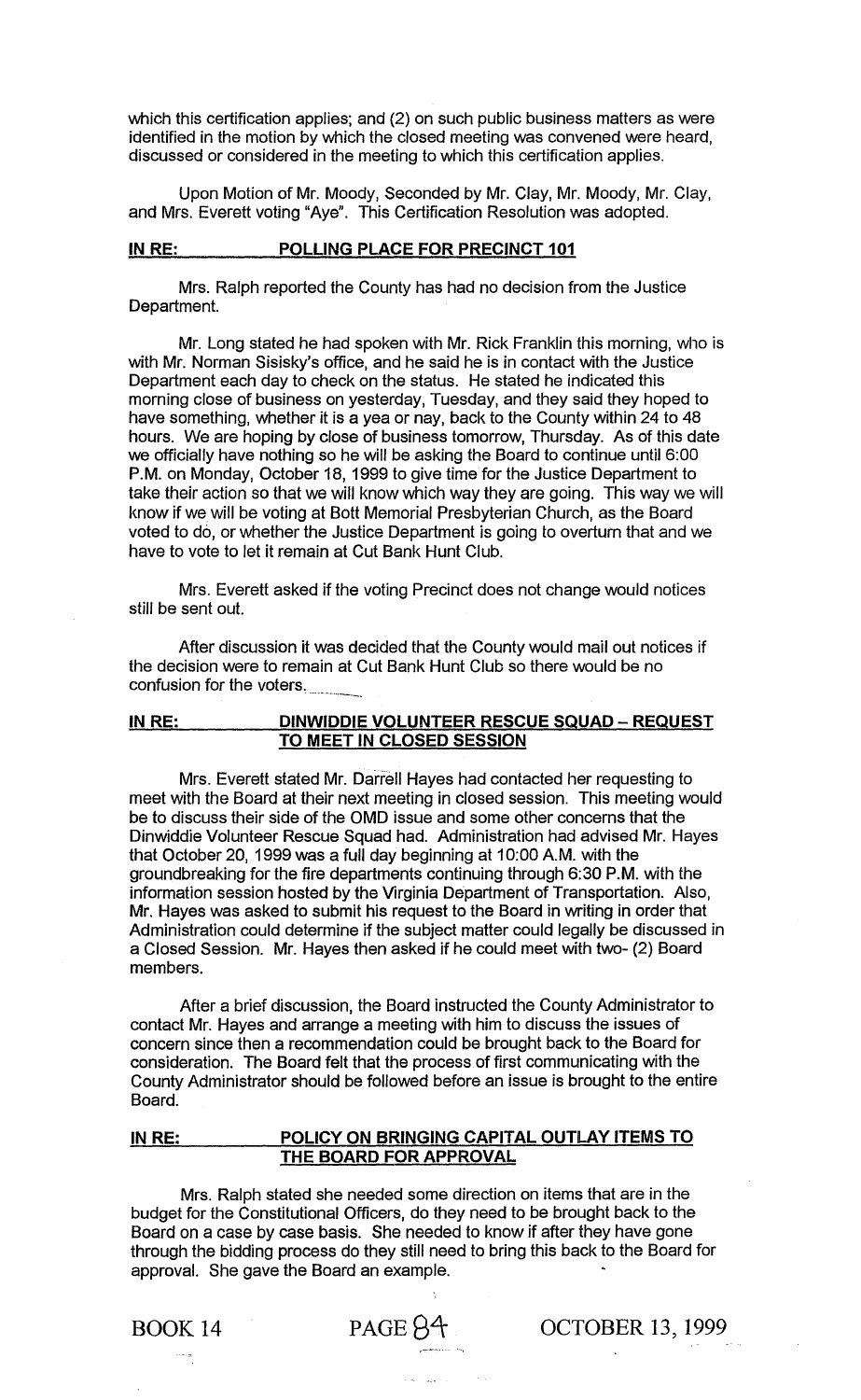After discussion it was decided that if the item is in the budget, the Department-Head could place an order for the item "subject to Board approval". This would allow the order to take place without delay; however, the vendor understands that any order is still subject to consideration and approval by the Board of Supervisors.

RAS HAR

## **IN RE: ADJOURNMENT**

Upon Motion of Mr. Clay, Seconded by Mr. Moody, Mr. Moody, Mr. Clay, Mrs. Everett voting "aye", the meeting adjourned at 7:40 P.M. to be continued on Monday, October 18, 1999 in the Multi-Purpose Room for possible action on the change in Polling Place for Precinct 101, Election District 1.

Lee More V Everett

J

Chairman

<sup>~</sup>\

, "

R. Martin Long

County Administrator

/pam

 $\Delta_{\rm B}$  ,  $\Delta_{\rm B}$  ,  $\bar{\epsilon}$ 

Cl

BOOK. 14

, .....

 $PAGE\beta5$  OCTOBER 13, 1999

'.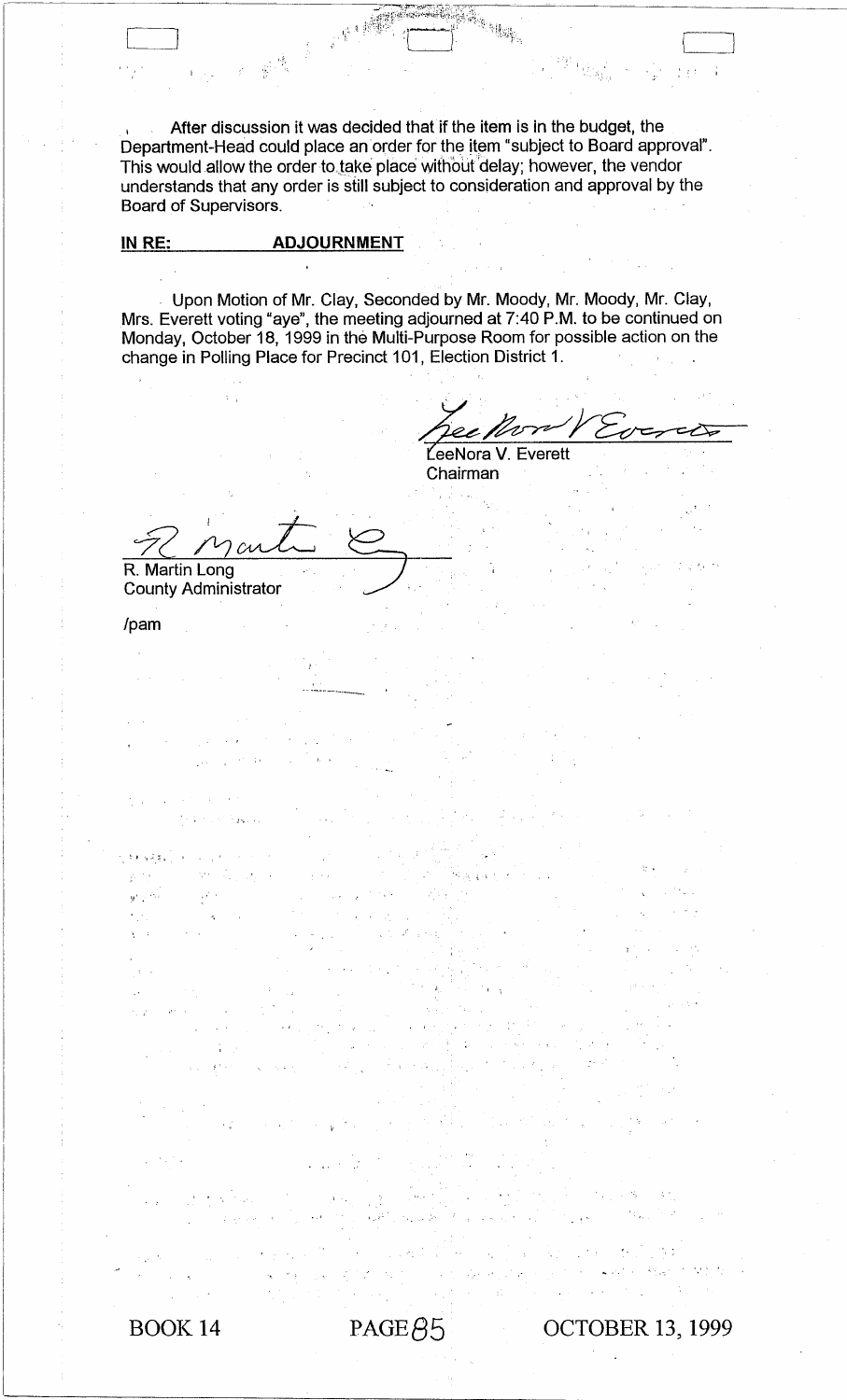VIRGINIA: AT THE CONTINUATION MEETING OF THE DINWIDDIE COUNTY BOARD OF SUPERVISORS HELD IN THE MULTI-PURPOSE ROOM OF THE PAMPLIN ADMINISTRATION BUILDING, DINWIDDIE, VIRGINIA, ON THE 18TH DAY OF OCTOBER, 1999, AT 6:00 P.M.

PRESENT: LEENORA V. EVERETT, CHAIRMAN AUBREY S. CLAY, VICE-CHAIRMAN HARRISON A. MOODY EDWARD A. BRACEY, JR. ELECTION DISTRICT #3 ELECTION DISTRICT #5 ELECTION DISTRICT #1 ELECTION DISTRICT #4

ABSENT: DONALD L. HARAWAY

ELECTION DISTRICT #2

## IN RE: CALL TO ORDER

Ms. LeeNora V. Everett, Chairman, called the continuation meeting to order at 6:00 P.M.

#### IN RE: POLLING PLACE FOR PRECINCT 101

Mr. Long stated he had called the Department of Justice and requested a response by 12:30 to 1:00 P.M. today. This request was made in order to respond according to State law and let the voters of Precinct 101 in Dinwiddie County know about a change in polling place. At 4:50 P.M. this afternoon a gentleman by the name of George Snyder, identifying himself as legal counsel for Section Five - Civil Rights Under the Voting Act, called to inform Dinwiddie County that the Department of Justice still had some serious concerns. Mr. Snyder indicated they were not yet able to render a decision. He continued the core of what he passed along to Mr. Snyder was the biggest disappointment to him. Mr. Long stated because of the Justice Department's lack of action, the Board of Supervisors of Dinwiddie County had to find, or try to find, some way to explain to the voters that were hurt by this action. He stated he wanted to let him know that the current location isn't even physically in the Precinct but the SITE we had proposed to move it to is located in the Precinct. He stated they went over several points but nothing mattered; they still had concerns. That being the case, as the Board is aware from the last meeting, we are past the point now where we can meet the fifteen day requirement to notify the voters. Mrs. Phyllis Katz, County Attorney, has spoken with him and with the State Election Office who has instructed the Registrar to write a letter in the morning indicating to the voters that it will be at Cut Bank Hunt Club, upon the passage of the Emergency Ordinance. The Emergency Ordinance will re-establish the polling place for Precinct Number 101 of District 1 for the general election to be held on November 2,1999 at the Cut Bank Hunt Club, 16196 Old Cryors Road, McKenney, Virginia 23872. The Emergency Ordinance is as follows:

WHEREAS, the County of Dinwiddie (the "County") received a complaint from a disabled voter declaring that because of his physical disability he was unable to enter the Cut Bank Hunt Club in order to vote in the last election; and

WHEREAS, the County investigated the complaint and determined that the Cut Bank Hunt Club was not easily accessible to registered voters with mobility impairments; and

WHEREAS, the County received a petition signed by approximately one hundred (100) registered voters of Precinct 101 of District 1 requesting the Board of Supervisors of the County (the "Board") to change the location of the polling place from the Cut Bank Hunt Club for accessibility, safety and other reasons; and

WHEREAS, the matter was brought to the attention of the Board and the Board responded to the issue of handicap accessibility and the request of the

BOOK 14 PAGE  $85$  OCTOBER 18, 1999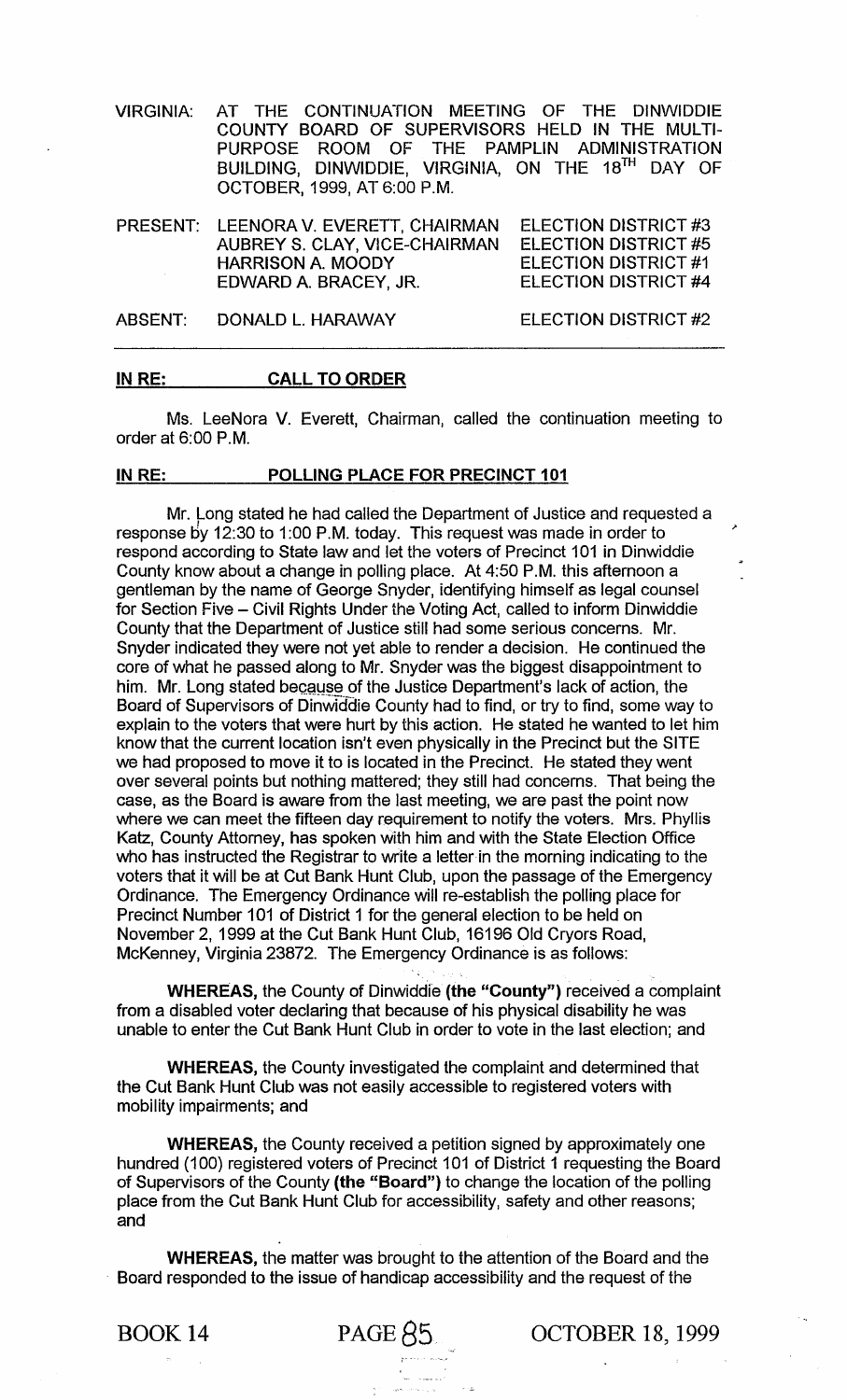registered voters of the precinct to relocate the polling place by holding a public hearing on August 4, 1999· on proposed Ordinance A-99-9 which would relocate the polling place in Precinct 101 to the Bott Memorial Presbyterian Church; 17113 McKenney Avenue, DeWitt, Virginia 23840; and

**Bangray** 

 $\mathbb{R}^{\mathbb{N}^{\mathbb{N}}_{\mathbb{N}^{\mathbb{N}}_{\mathbb{N}^{\mathbb{N}}_{\mathbb{N}^{\mathbb{N}}}}}}$ 

. i

**WHEREAS, there being no citizen comments on the proposed change at** that hearing, the Board adopted Ordinance A-99-9 on August 4, 1999; and

**WHEREAS, all changes to polling places are required under Section 5 of** the United States Voting Rights Act to be approved by the U. S. Department of Justice, Ordinance A-99-9 was duly submitted to the U. S. Department of Justice for approval immediately following its adoption by the Board; and

**WHEREAS,** as of the date hereof, the U. S. Department Of Justice has' not approved the relocation of Precinct 101 despite repeated requests from the County and the Supervisor from District 1 to do so; and

 $t = -\lambda \cdot$ 

**WHEREAS,** under § 24.22-306, B of the Code of Virginia, 1950, as amended, notice of any adopted change in polling place must be mailed to all registered voters no later than fifteen days prior to an election, which deadline is October 18, 1999 for the November 2, 1999 election; and

**WHEREAS, the delay of the U. S. Department of Justice in granting** approval for the relocation of Precinct 101 has left insufficient time for the Registrar of the County to provide the voters with such notice, the precinct cannot be relocated for the general. election on November 2, 1999, without violating either the. Voting Rights Act or the Code of Virginia: .

NOW, THEREFORE, the Board of Supervisors of Dinwiddie County, Virginia, hereby determines that the potential violation of federal and state law described above constitutes an emergency that would be detrimental to the . health, safety and general welfare of the residents of Dinwiddie County and, in order to (1) avoid such potential violation of federal and state law, and (2) provide certainty to the registered voters of Precinct 101 as to where their polling place will be located for the election on November 2, 1999, Section 8-3 of the Code of the County of Dinwiddie (the "County Code") pertaining to Precinct 101 will be amended and reordained to re-establish the polling place for Precinct Number <sup>~</sup>01. of Election District Number 1. as the Cut Bank Hunt Club located at 16196 Cryors Road, McKenney, Virginia, for the November 2, 1999 election only, and the remainder of Section 8.3 of the County Code shall remain unchanged, all as 101 of Election District Number 1 as the Cut Bank Hunt Club located at 161<br>Cryors Road, McKenney, Virginia, for the November 2, 1999 election only,<br>the remainder of Section 8.3 of the County Code shall remain unchanged, a<br> Precinct' . ,i:' unty of Dinwiddie (the "County Code") pertaining to Precinct 101 will<br>ed and reordained to re-establish the polling place for Precinct Numbe<br>Election District Number 1 as the Cut Bank Hunt Club located at 1619<br>Road, McKenn

 $\alpha_{\rm{g}}$  ,  $\beta_{\rm{g}}$  ,  $\beta_{\rm{g}}$ 

Election District No. 1

Number 101, Darvills . Cut Bank Hunt Club

Polling Place

Li

 $\mathbf{r}$ 

This ordinance shall be effective immediately, but shall remain effective only for sixty (60) days from the date of adoption unless readopted following a public hearing in accordance with Section  $15.1 - 504$  of the Code.

# ADOPTED: October 18, 1999

There was discussion about the consequences of not adopting this<br>resolution. "< ." <sup>~</sup> tion.<br>Mr. Long stated that if the Board does not adopt this resolution the Board

• ,,' , 'r

would have from this evening until Wednesday's meeting to get a legal rendering on what does take place because it is 'not phanging to the location the Board would have from this evening until Wednesday's meeting to get a legal rend<br>on what does take place because it is not changing to the location the Board<br>voted on.

,.', ,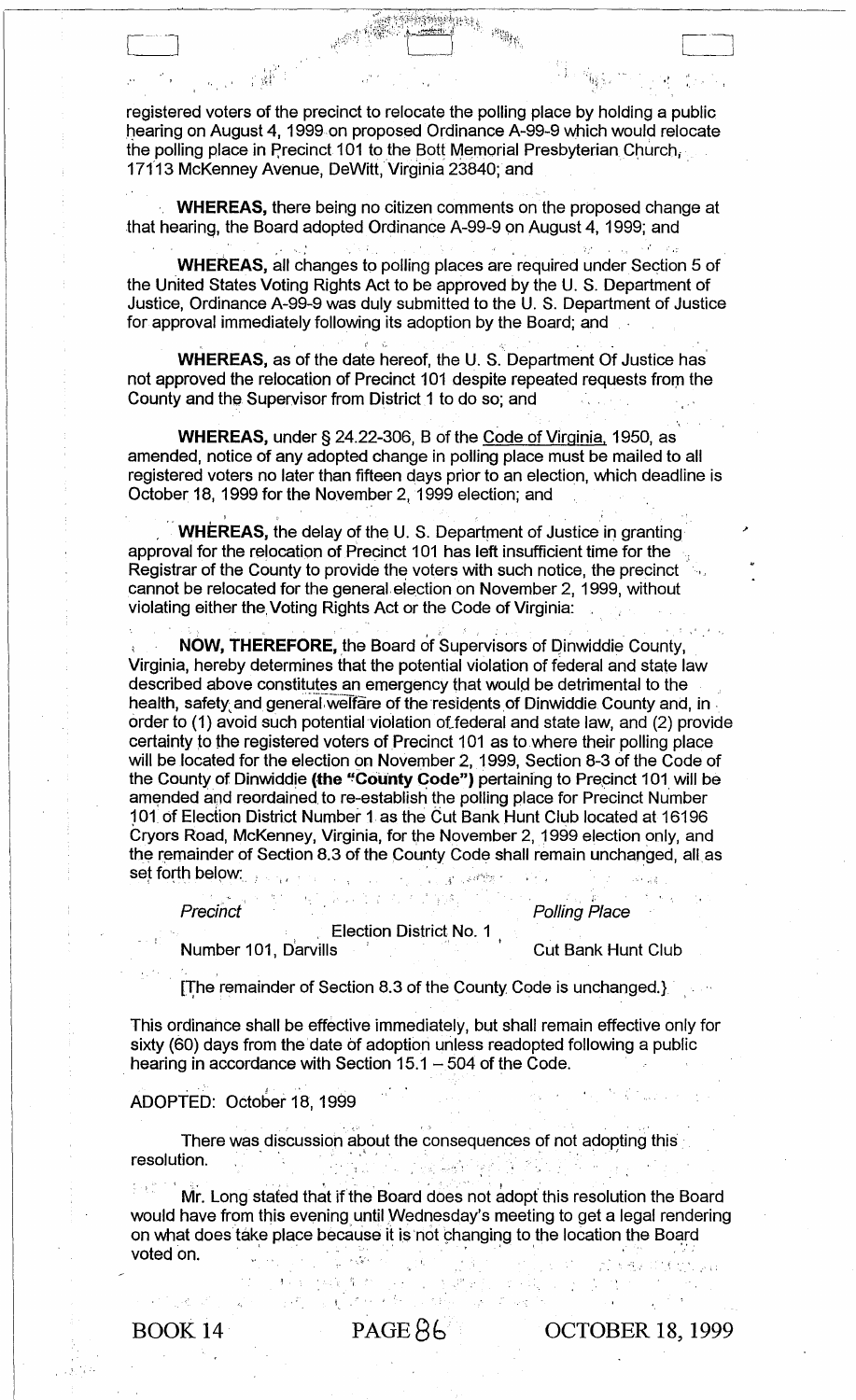Mrs. Everett pointed out if we do not pass this Emergency Ordinance there will be no precinct for this area to vote.

Mr. Long contacted the County Attorney by telephone to obtain a legal opinion on how many members were needed to approve/disapprove the Emergency Ordinance and what options were available to the Board if the Emergency Ordinance was not passed.

He was advised if the Emergency Ordinance is not passed, then the election would be at Bott Memorial Presbyterian Church.

Mr. Long asked the County Attorney to explain to the Board the consequences of not adopting this Emergency Ordinance.

The Board was advised that the consequences of that might be that the Department of Justice could come in and declare the whole election in that precinct illegal because they did not approve it.

The County Attorney further advised the Board that if you vote on the Emergency Ordinance to change it back to Cut Bank Hunt Club, tomorrow the Registrar is going to give you a letter, on her stationary, indicating this is where the polling place will be for this election only. The Board of Supervisors should also write a letter to the voters, saying we had heard complaints concerning access for the handicapped individuals at this location. This is the complaint and we passed it on moving it to Bott Memorial Presbyterian Church. That change could not take place until the U. S. Department of Justice approved it under the Voting Rights Act. We regret that it did not happen in time for this election but we are optimistic that the change will take place by the next election.

Mrs. Everett stated we are going to take a vote now.

Upon Motion of Mr. Clay, Seconded by Mr. Bracey, Mr. Clay, Mr. Bracey. Mrs. Everett voting "Aye", Mr. Moody "Abstaining",

BE IT RESOLVED by the Board of Supervisors of Dinwiddie County, Virginia that the above Emergency Ordinance is hereby adopted as presented.

#### IN RE: BOND PURCHASE AGREEMENT

Mrs. Ralph stated Administration received the results of the pricing for the Notes and Bonds today for the Dinwiddie Elementary School project. The Board will be voting on the Pricing Resolution on Wednesday. Mrs. Ralph requested the Board's approval for authorization for the signing of the Bond Purchase Agreement.

Mrs. Everett asked if it was a good rate.

Mrs. Ralph stated they received a 4.75% interest rate on the notes and an average of 5.8% on the bonds.

Mr. Long stated the bonds ranged from 5% to 6.375%. On the \$5.5 million, they received 4.75% that will be refinanced and paid for with the literary money at 2%. The way the market has been shaken during the past few weeks it ended up better than anticipated.

Upon Motion of Mr. Bracey, Seconded by Mr. Moody, Mr. Moody. Mr. Bracey, Mr. Clay, Mrs. Everett voting "Aye",

BE IT RESOLVED by the Board of Supervisors of Dinwiddie County, Virginia that authorization is granted for the signing of the Bond Purchase Agreement for the Bonds and Notes for Dinwiddie Elementary School.

BOOK 14 PAGE 8b OCTOBER 18, 1999

/'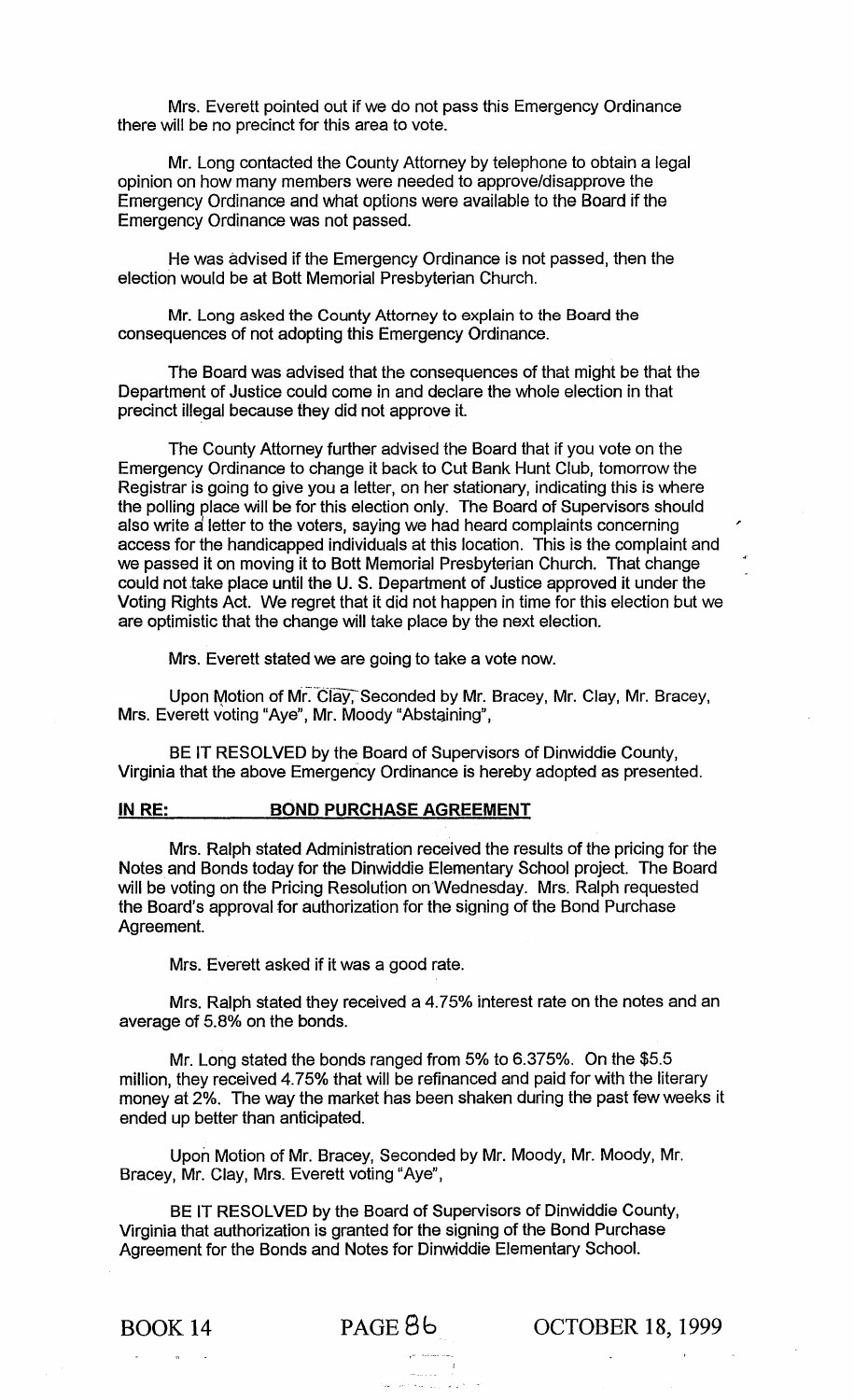## **IN RE: ADJOURNMENT**

i.

Upon Motion of Mr. Bracey, Seconded by Mr. Clay, Mr. Moody, Mr. Bracey, Mr. Clay, Mrs. Everett voting "aye", the meeting adjourned at 6:35 P.M. until 9:40 A.M. October 20, 1999 at the Pamplin Administration Building for the purpose of traveling to McKenney and Dinwiddie for the groundbreaking ceremony of the McKenney and Dinwiddie Fire/EMS Buildings.

sur

 $\mathcal{G}^{(i)}_{\mathcal{G},\mathcal{P}}$ 

់សង់ឆ្នាំ

議定

增済

Jee *Perne V Ev*<br>Lee Nora V. Everett

Chairman

R. Martin Long

County Administrator

/pam